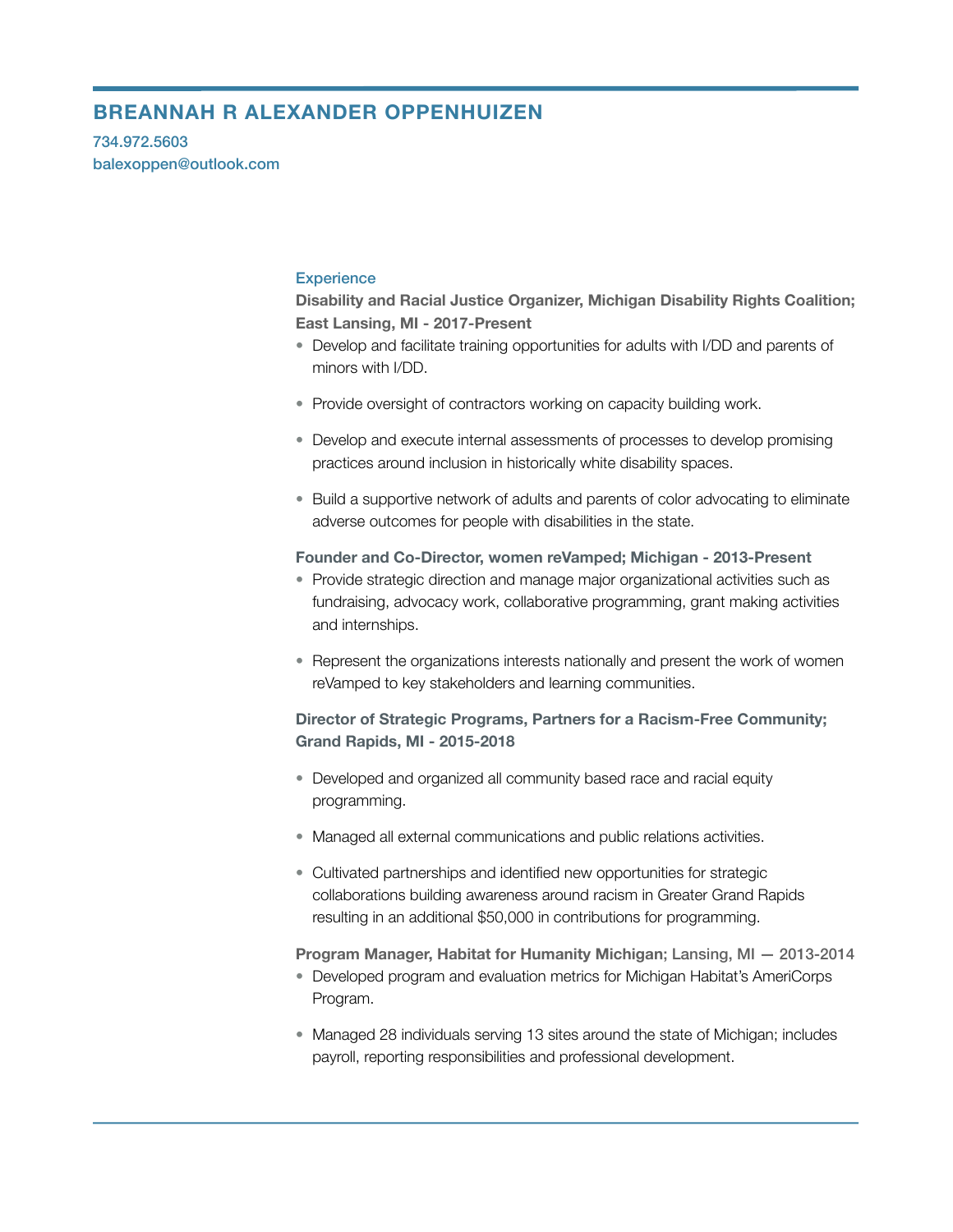- Provided oversight for federal grant, managing the administration of \$400,000 annual program budget; operational dollars attained through grant-writing and facilitating local match campaigns.
- Built financial and structural capacity of Habitat's AmeriCorps Program through nurturing relationships with funders and partner organizations statewide.

**AmeriCorps Service Member, Grand Rapids Community Foundation**; Grand Rapids, MI — 2012-2013

- Coordinated outreach and mentor recruitment efforts for Youth Enrichment Scholars (YES) Program.
- Screened, interviewed and matched adult mentors to young people enrolled in YES program.

**Research Consultant, Council of Michigan Foundations**, Grand Haven, MI — 2012

- Coordinated relationship between Johnson Center for Philanthropy and Council of Michigan Foundations.
- Interviewed, transcribed and developed visual records of alumni previously engaged in youth project over the 20 year research interval.

**Program Associate, Council of Michigan Foundations**, Grand Haven, MI — 2010-2012

- Planned and coordinated regional trainings and annual youth conference.
- Budgeting and oversight of over \$1,000,000 youth endowments.
- Developed 3 Major Toolkits for Council of Michigan Foundations Community Foundation clients.

#### **Education**

**Grand Valley State University**; Allendale, MI — Bachelor of Science

## Publication History

- "What the People of Flint really need," For Harriet, 2016
- "Facing race in the diversified workforce," Rapid Growth Media, April 2016
- "Beyond the rhetoric: Struggling to institutionalize equity," Rapid Growth Media, June 2016
- "I wish my life mattered," The Rapidian, July 2016
- "The nation we've made: On mobility for young people," Rapid Growth Media, September 2016
- "The big picture: When you teach your kids racism, they will perform," The Rapidian, September 2016